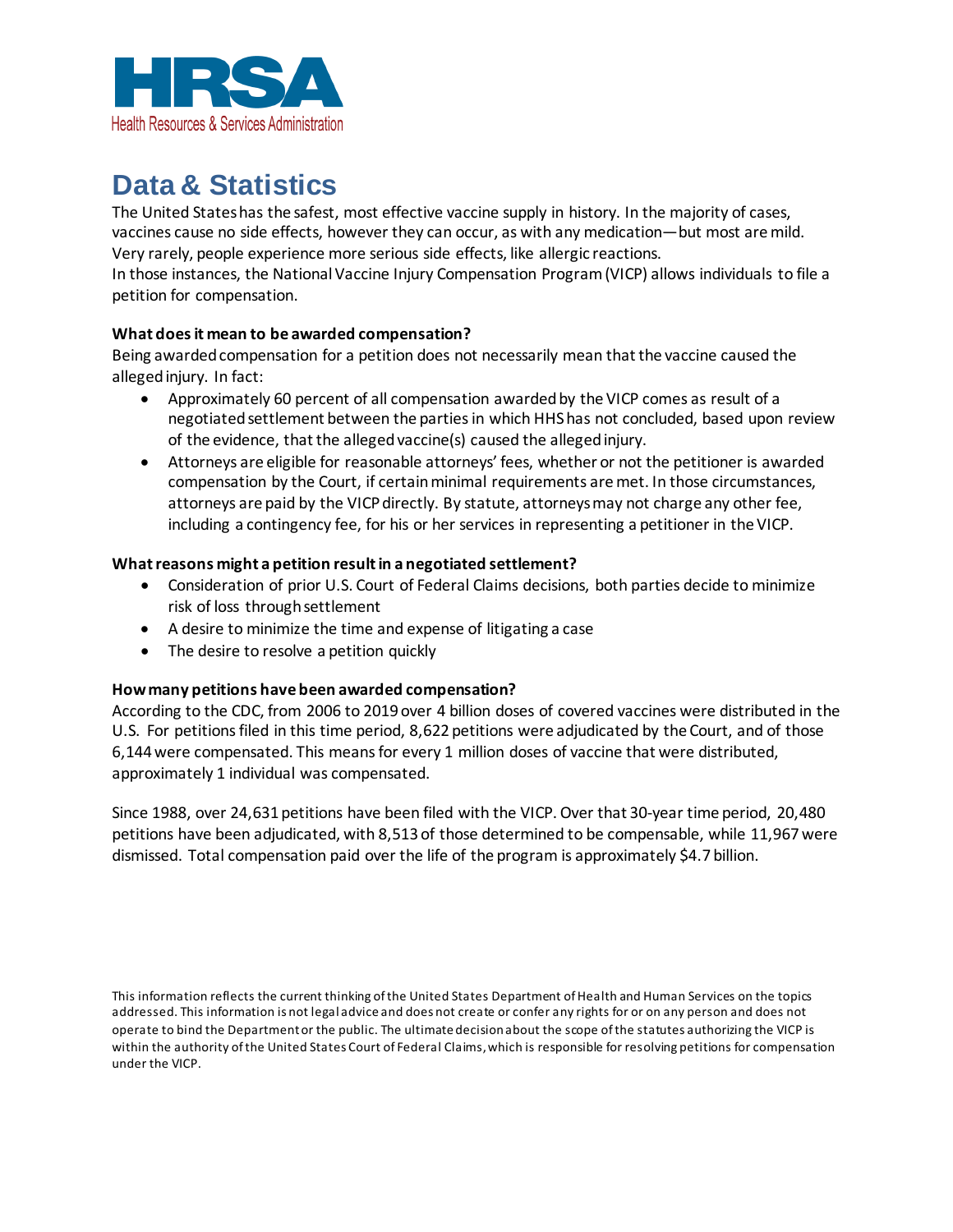### **VICP Adjudication Categories, by Alleged Vaccine for Petitions Filed Since the Inclusion of Influenza as an Eligible Vaccine for Filings 01/01/2006 through 12/31/2019**

| <b>Name of Vaccine Listed</b><br>First in a Petition (other<br>vaccines may be alleged<br>or basis for<br>compensation) | <b>Number of</b><br><b>Doses</b><br><b>Distributed in</b><br>the U.S.,<br>01/01/2006<br>through<br>12/31/2019<br>(Source: CDC) | Compensable<br><b>Concession</b> | Compensable<br>Court<br><b>Decision</b> | Compensable<br><b>Settlement</b> | Compensable<br><b>Total</b> | Dismissed/Non-<br>Compensable<br><b>Total</b> | Grand<br><b>Total</b> |
|-------------------------------------------------------------------------------------------------------------------------|--------------------------------------------------------------------------------------------------------------------------------|----------------------------------|-----------------------------------------|----------------------------------|-----------------------------|-----------------------------------------------|-----------------------|
| <b>DT</b>                                                                                                               | 794,777                                                                                                                        | $\mathbf{1}$                     | 0                                       | 5                                | 6                           | 4                                             | 10                    |
| <b>DTaP</b>                                                                                                             | 109,991,074                                                                                                                    | 24                               | 24                                      | 116                              | 164                         | 129                                           | 293                   |
| DTaP-Hep B-IPV                                                                                                          | 79,798,141                                                                                                                     | 6                                | 7                                       | 30                               | 43                          | 64                                            | 107                   |
| DTaP-HIB                                                                                                                | 1,135,474                                                                                                                      | 0                                | 1                                       | $\overline{2}$                   | 3                           | 2                                             | 5                     |
| DTaP-IPV                                                                                                                | 31,439,498                                                                                                                     | 0                                | 0                                       | 5                                | 5                           | 4                                             | 9                     |
| DTap-IPV-HIB                                                                                                            | 74,403,716                                                                                                                     | 4                                | 4                                       | 9                                | 17                          | 39                                            | 56                    |
| <b>DTP</b>                                                                                                              | 0                                                                                                                              |                                  | 1                                       | 3                                | 5                           | 3                                             | 8                     |
| DTP-HIB                                                                                                                 | 0                                                                                                                              | 1                                | 0                                       | $\overline{2}$                   | 3                           | 1                                             | 4                     |
| Hep A-Hep B                                                                                                             | 17,946,038                                                                                                                     | 3                                | 1                                       | 18                               | 22                          | 8                                             | 30                    |
| Hep B-HIB                                                                                                               | 4,787,457                                                                                                                      | $\mathbf{1}$                     | $\mathbf 1$                             | $\overline{2}$                   | 4                           | 1                                             | 5                     |
| Hepatitis A (Hep A)                                                                                                     | 203,339,060                                                                                                                    | 8                                | 6                                       | 47                               | 61                          | 36                                            | 97                    |
| Hepatitis B (Hep B)                                                                                                     | 216,772,259                                                                                                                    | 13                               | 12                                      | 74                               | 99                          | 94                                            | 193                   |
| <b>HIB</b>                                                                                                              | 137,675,315                                                                                                                    | $\overline{2}$                   | 1                                       | 11                               | 14                          | 10                                            | 24                    |
| <b>HPV</b>                                                                                                              | 132,062,306                                                                                                                    | 19                               | 14                                      | 116                              | 149                         | 233                                           | 382                   |
| Influenza                                                                                                               | 1,842,400,000                                                                                                                  | 1,245                            | 227                                     | 2,945                            | 4,418                       | 759                                           | 5,177                 |
| <b>IPV</b>                                                                                                              | 78,237,532                                                                                                                     | 1                                | 1                                       | 4                                | 6                           | 5                                             | 11                    |
| <b>Measles</b>                                                                                                          | 135,660                                                                                                                        | 0                                | 0                                       | $\mathbf{1}$                     | 1                           | $\mathbf 0$                                   | $\mathbf{1}$          |
| Meningococcal                                                                                                           | 119,054,485                                                                                                                    | 8                                | 5                                       | 44                               | 57                          | 21                                            | 78                    |
| <b>MMR</b>                                                                                                              | 116,647,585                                                                                                                    | 25                               | 16                                      | 93                               | 134                         | 134                                           | 268                   |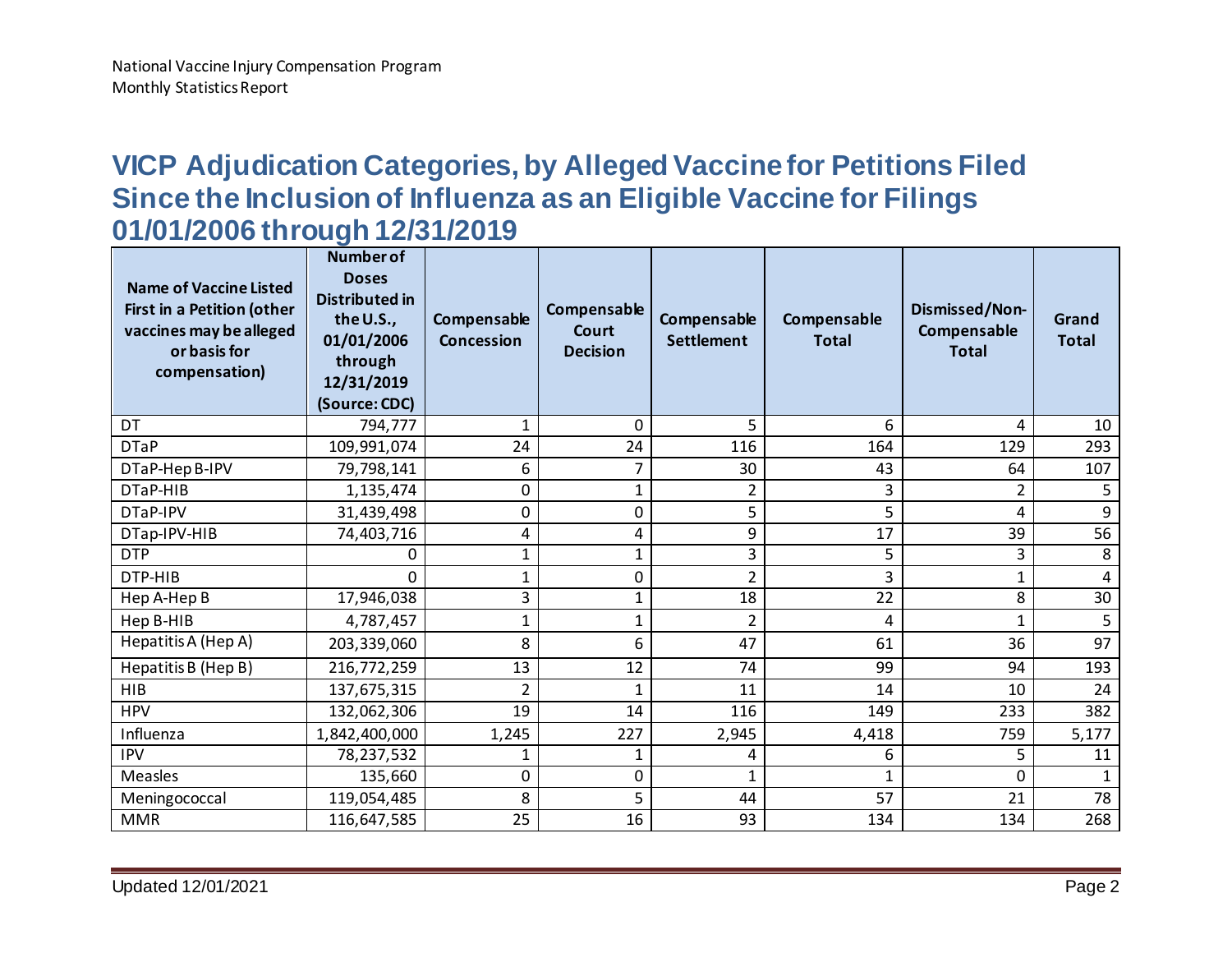| Name of Vaccine Listed<br><b>First in a Petition (other</b><br>vaccines may be alleged<br>or basis for<br>compensation) | <b>Number of</b><br><b>Doses</b><br>Distributed in<br>the U.S.,<br>01/01/2006<br>through<br>12/31/2019<br>(Source: CDC) | Compensable<br><b>Concession</b> | Compensable<br>Court<br><b>Decision</b> | Compensable<br><b>Settlement</b> | Compensable<br><b>Total</b> | <b>Dismissed/Non-</b><br>Compensable<br><b>Total</b> | Grand<br><b>Total</b> |
|-------------------------------------------------------------------------------------------------------------------------|-------------------------------------------------------------------------------------------------------------------------|----------------------------------|-----------------------------------------|----------------------------------|-----------------------------|------------------------------------------------------|-----------------------|
| MMR-Varicella                                                                                                           | 32,226,723                                                                                                              | 12                               | 0                                       | 14                               | 26                          | 20                                                   | 46                    |
| <b>Mumps</b>                                                                                                            | 110,749                                                                                                                 | 0                                | 0                                       | 0                                | 0                           | $\Omega$                                             | 0                     |
| Nonqualified                                                                                                            | 0                                                                                                                       | 0                                | 0                                       | 3                                | 3                           | 44                                                   | 47                    |
| <b>OPV</b>                                                                                                              | 0                                                                                                                       |                                  | 0                                       | 0                                | 1                           | 5                                                    | 6                     |
| Pneumococcal Conjugate                                                                                                  | 269,907,936                                                                                                             | 38                               | 3                                       | 60                               | 101                         | 62                                                   | 163                   |
| Rotavirus                                                                                                               | 125,787,826                                                                                                             | 21                               | 4                                       | 23                               | 48                          | 20                                                   | 68                    |
| Rubella                                                                                                                 | 422,548                                                                                                                 | $\mathbf 0$                      |                                         |                                  | 2                           | $\Omega$                                             |                       |
| Td                                                                                                                      | 71,408,785                                                                                                              | 14                               | 6                                       | 67                               | 87                          | 28                                                   | 115                   |
| Tdap                                                                                                                    | 294,534,882                                                                                                             | 153                              | 22                                      | 371                              | 546                         | 113                                                  | 659                   |
| Tetanus                                                                                                                 | 3,836,052                                                                                                               | 16                               | $\overline{2}$                          | 47                               | 65                          | 21                                                   | 86                    |
| Unspecified                                                                                                             | 0                                                                                                                       |                                  |                                         | 4                                | 6                           | 593                                                  | 599                   |
| Varicella                                                                                                               | 127,901,171                                                                                                             | 9                                |                                         | 32                               | 48                          | 25                                                   | 73                    |
| <b>Grand Total</b>                                                                                                      | 4,092,757,049                                                                                                           | 1,627                            | 367                                     | 4,149                            | 6,144                       | 2,478                                                | 8,622                 |

#### **Notes on the Adjudication Categories Table**

The date range of 01/01/2006 through 12/31/2019 w as selected to reflect petitions filed since the inclusion of influenza vaccine in July 2005. Influenza vaccine now is named in the majority of all VICP petitions.

In addition to the first vaccine alleged by a petitioner, w hich is the vaccine listed in this table, a VICP petition may allege other vaccines, w hich may form the basis of compensation.

Vaccine doses are self-reported distribution data provided by US-licensed vaccine manufacturers. The data provide an estimate of the annual national distribution and do not represent vaccine administration. In order to maintain confidentiality of an individual manufacturer or brand, the data are presented in an aggregate format by vaccine type. Flu doses are derived from CDC's FluFinder tracking system, w hich includes data provided to CDC by US-licensed influenza vaccine manufacturers as w ell as their first line distributors.

"Unspecified" means insufficient information w as submitted to make an initial determination. The conceded "unspecified" petition w as for multiple unidentified vaccines that caused abscess formation at the vaccination site(s), and the "unspecified" settlements w ere for multiple vaccines later identified in the Special Masters' decisions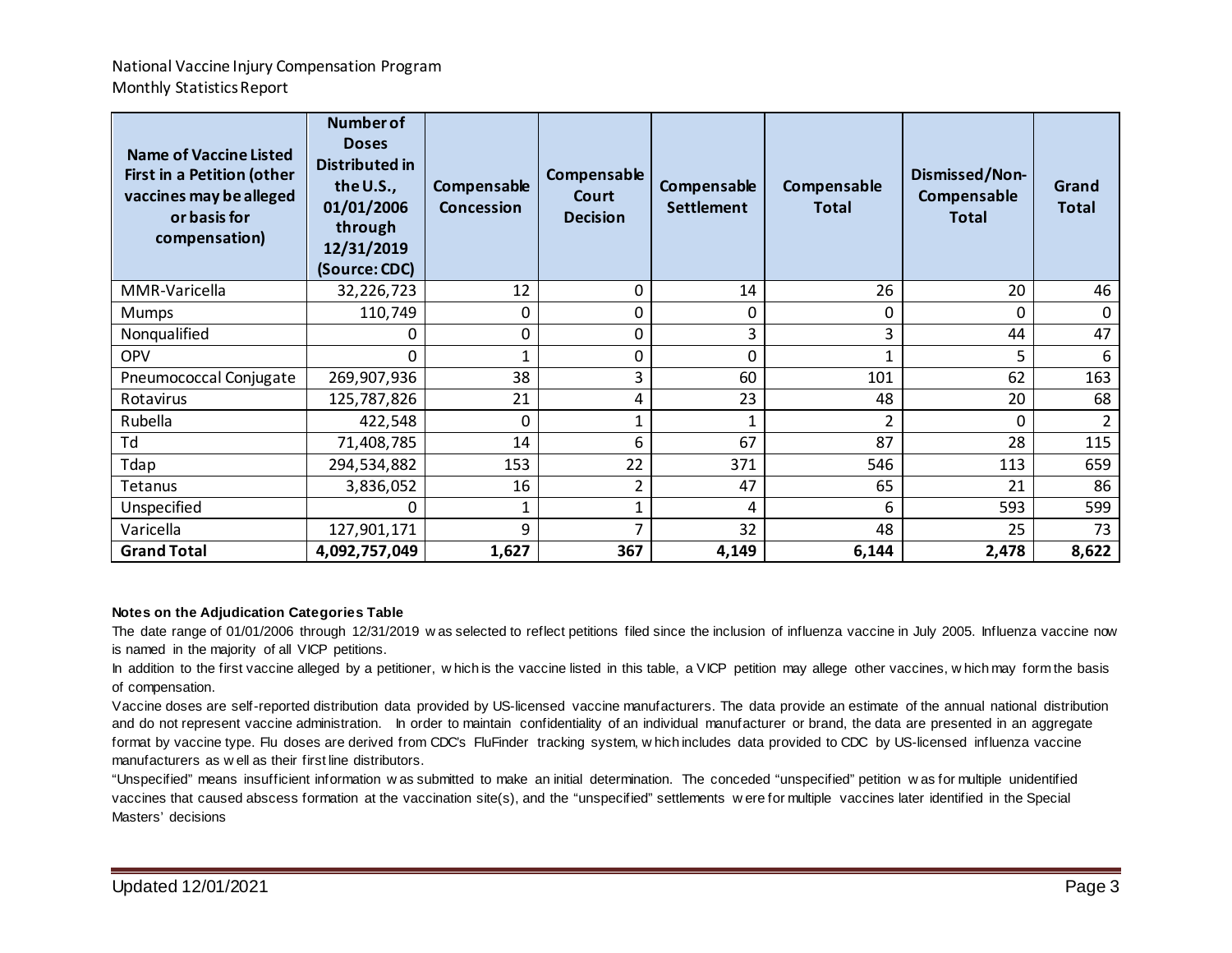### National Vaccine Injury Compensation Program Monthly Statistics Report

#### **Definitions**

**Compensable** – The injured person w ho filed a petition w as paid money by the VICP. Compensation can be achieved through a concession by the U.S. Department of Health and Human Services (HHS), a decision on the merits of the petition by a special master or a judge of the U.S. Court of Federal Claims (Court), or a settlement betw een the parties.

- Concession: HHS concludes that a petition should be compensated based on a thorough review and analysis of the evidence, including medical records and the scientific and medical literature. The HHS review concludes that the petitioner is entitled to compensation, including a determination either that it is more likely than not that the vaccine caused the injury or the evidence supports fulfillment of the criteria of the Vaccine Injury Table. The Court also determines that the petition should be compensated.
- **Court Decision**: A special master or the court, w ithin the United States Court of Federal Claims, issues a legal decision after w eighing the evidence presented by both sides. HHS abides by the ultimate Court decision even if it maintains its position that the petitioner w as not entitled to compensation (e.g., that the injury w as not caused by the vaccine).

For injury petitions, compensable court decisions are based in part on one of the follow ing determinations by the court:

- 1. The evidence is legally sufficient to show that the vaccine more likely than not caused (or significantly aggravated) the injury; or
- 2. The injury is listed on, and meets all of the requirements of, the Vaccine Injury Table, and HHS has not proven that a factor unrelated to the vaccine more likely than not caused or significantly aggravated the injury. An injury listed on the Table and meeting all Table requirements is given the legal presumption of causation. It should be noted that conditions are placed on the Table for both scientific and policy reasons.
- **Settlement**: The petition is resolved via a negotiated settlement betw een the parties. This settlement is not an admission by the United States or the Secretary of Health and Human Services that the vaccine caused the petitioner's alleged injuries, and, in settled cases, the Court does not determine that the vaccine caused the injury. A settlement therefore cannot be characterized as a decision by HHS or by the Court that the vaccine caused an injury. Petitions may be resolved by settlement for many reasons, including consideration of prior court decisions; a recognition by both parties that there is a risk of loss in proceeding to a decision by the Court making the certainty of settlement more desirable; a desire by both parties to minimize the time and expense associated w ith litigating a case to conclusion; and a desire by both parties to resolve a case quickly and efficiently.
- **Non-compensable/Dismissed**: The injured person w ho filed a petition w as ultimately not paid money. Non-compensable Court decisions include the follow ing:
	- 1. The Court determines that the person w ho filed the petition did not demonstrate that the injury w as caused (or significantly aggravated) by a covered vaccine or meet the requirements of the Table (for injuries listed on the Table).
	- 2. The petition w as dismissed for not meeting other statutory requirements (such as not meeting the filing deadline, not receiving a covered vaccine, and not meeting the statute's severity requirement).
	- 3. The injured person voluntarily w ithdrew his or her petition.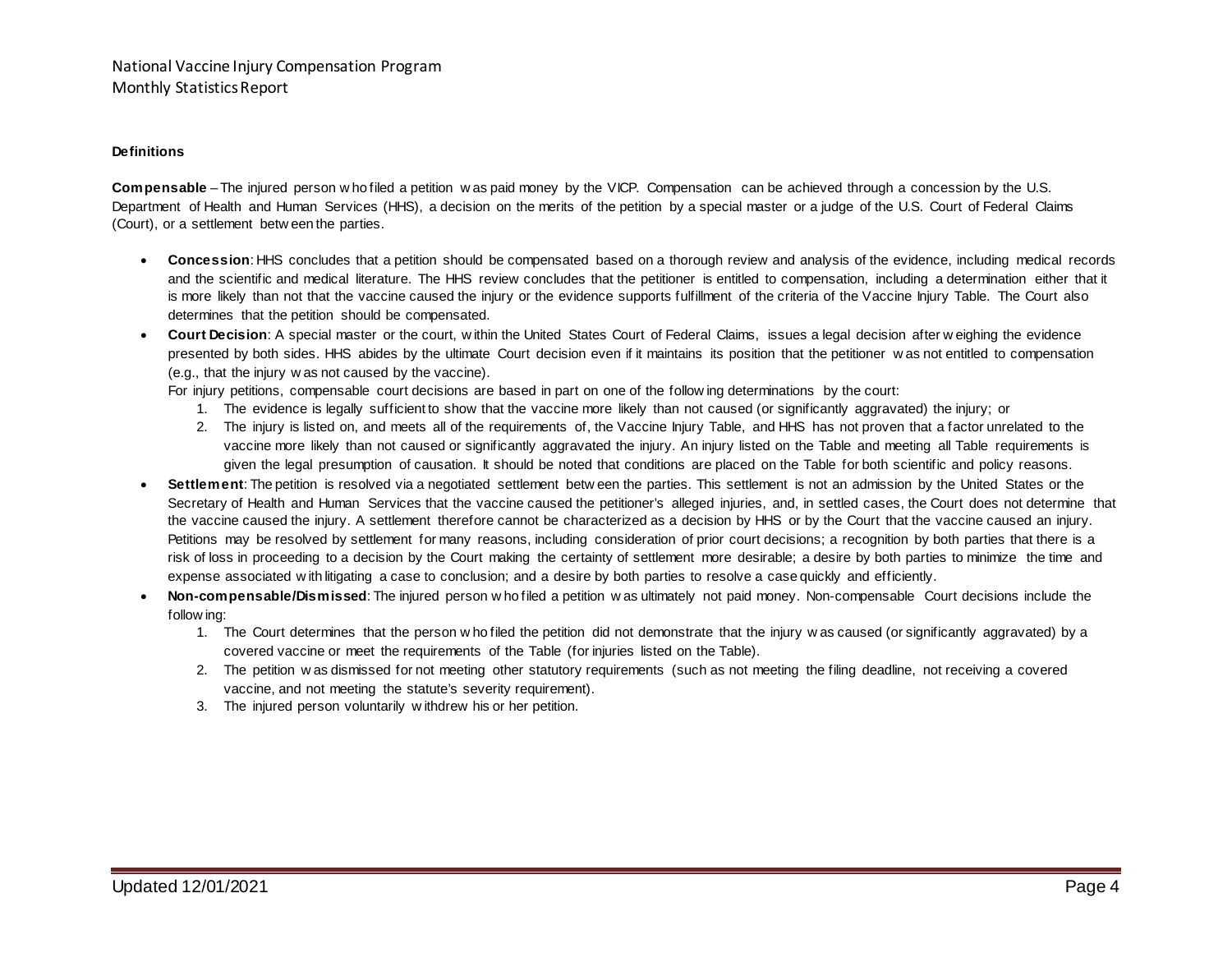### **Petitions Filed, Compensated and Dismissed, by Alleged Vaccine, Since the Beginning of VICP, 10/01/1988 through 12/01/2021**

| <b>Vaccines</b>           | <b>Filed</b> | <b>Filed</b>     | <b>Filed</b>                 | Compensated    | <b>Dismissed</b> |
|---------------------------|--------------|------------------|------------------------------|----------------|------------------|
|                           | Injury       | <b>Death</b>     | <b>Grand</b><br><b>Total</b> |                |                  |
| DTaP-IPV                  | 16           | 0                | 16                           | 5              | 4                |
| DT                        | 69           | 9                | 78                           | 26             | 52               |
| <b>DTP</b>                | 3,288        | 696              | 3,984                        | 1,273          | 2,709            |
| DTP-HIB                   | 20           | 8                | 28                           | 7              | 21               |
| <b>DTaP</b>               | 479          | 87               | 566                          | 246            | 269              |
| DTaP-Hep B-IPV            | 97           | 39               | 136                          | 44             | 64               |
| DTaP-HIB                  | 11           | $\mathbf{1}$     | 12                           | 7              | 4                |
| DTaP-IPV-HIB              | 52           | 21               | 73                           | 17             | 39               |
| Td                        | 233          | 3                | 236                          | 133            | 79               |
| Tdap                      | 1,064        | 8                | 1,072                        | 557            | 118              |
| Tetanus                   | 173          | 3                | 176                          | 89             | 48               |
| Hepatitis A (Hep A)       | 136          | 7                | 143                          | 62             | 39               |
| Hepatitis B (Hep B)       | 740          | 62               | 802                          | 289            | 442              |
| Hep A-Hep B               | 43           | $\mathbf 0$      | 43                           | 22             | 9                |
| Hep B-HIB                 | 8            | $\mathbf 0$      | 8                            | 5              | $\overline{3}$   |
| <b>HIB</b>                | 48           | 3                | 51                           | 21             | 20               |
| <b>HPV</b>                | 560          | 17               | 577                          | 149            | 262              |
| Influenza                 | 8,056        | 204              | 8,260                        | 4,498          | 793              |
| <b>IPV</b>                | 269          | 14               | 283                          | 9              | 271              |
| <b>OPV</b>                | 282          | 28               | 310                          | 158            | 152              |
| <b>Measles</b>            | 145          | 19               | 164                          | 56             | 107              |
| Meningococcal             | 117          | 3                | 120                          | 58             | 22               |
| <b>MMR</b>                | 1,025        | 62               | 1,087                        | 417            | 596              |
| MMR-Varicella             | 59           | $\overline{2}$   | 61                           | 26             | 19               |
| <b>MR</b>                 | 15           | $\boldsymbol{0}$ | 15                           | 6              | 9                |
| <b>Mumps</b>              | 10           | 0                | 10                           | 1              | $\boldsymbol{9}$ |
| Pertussis                 | 4            | 3                | 7                            | $\overline{2}$ | $\overline{5}$   |
| Pneumococcal              | 299          | 22               | 321                          | 107            | 77               |
| Conjugate                 |              |                  |                              |                |                  |
| Rotavirus                 | 111          | 6                | 117                          | 71             | 31               |
| Rubella                   | 190          | 4                | 194                          | 71             | 123              |
| Varicella                 | 111          | 10               | 121                          | 68             | 37               |
| Nonqualified <sup>1</sup> | 114          | 11               | 125                          | 3              | 118              |
| Unspecified <sup>2</sup>  | 5,426        | 9                | 5,435                        | 10             | 5,416            |
| <b>Grand Total</b>        | 23,270       | 1,361            | 24,631                       | 8,513          | 11,967           |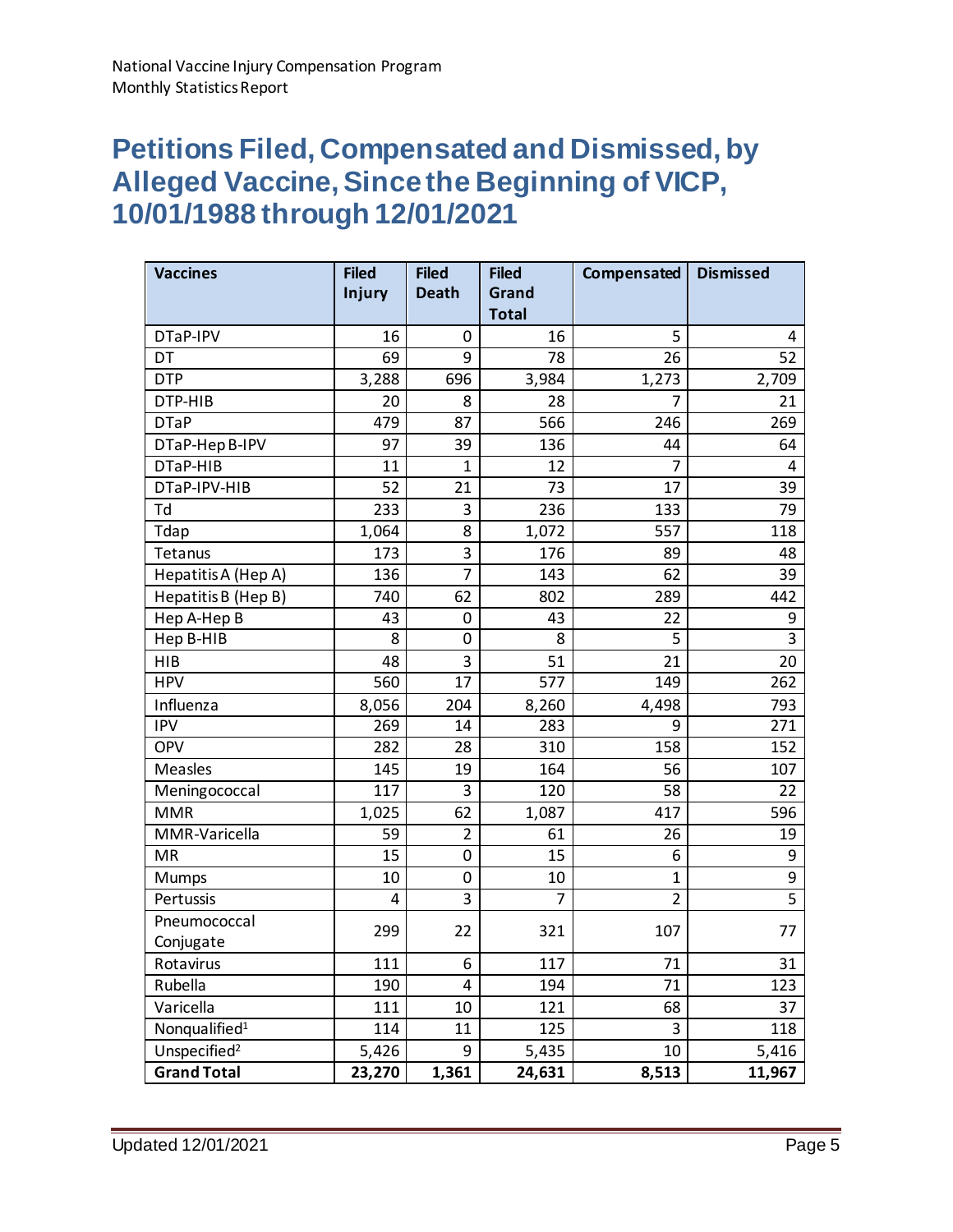National Vaccine Injury Compensation Program Monthly Statistics Report

<sup>1</sup> Nonqualified petitions are those filed for vaccines not covered under the VICP.

<sup>2</sup> Unspecified petitions are those submitted w ith insufficient information to make a determination.

| <b>Fiscal Year</b> | <b>Total</b>       |
|--------------------|--------------------|
| FY 1988            | 24                 |
| FY 1989            | 148                |
| FY 1990            | 1,492              |
| FY 1991            | $\overline{2,}718$ |
| FY 1992            | 189                |
| FY 1993            | 140                |
| FY 1994            | 107                |
| FY 1995            | 180                |
| FY 1996            | 84                 |
| FY 1997            | 104                |
| FY 1998            | 120                |
| FY 1999            | 411                |
| FY 2000            | 164                |
| FY 2001            | 215                |
| FY 2002            | 958                |
| FY 2003            | 2,592              |
| FY 2004            | 1,214              |
| FY 2005            | 735                |
| FY 2006            | 325                |
| FY 2007            | 410                |
| FY 2008            | 417                |
| FY 2009            | 397                |
| FY 2010            | 447                |
| FY 2011            | 386                |
| FY 2012            | 402                |
| FY 2013            | 504                |
| FY 2014            | 633                |
| FY 2015            | 803                |
| FY 2016            | 1,120              |
| FY 2017            | 1,243              |
| FY 2018            | 1,238              |
| FY 2019            | 1,282              |
| FY 2020            | 1,192              |
| FY 2021            | 2,057              |
| FY 2022            | 180                |
| <b>Total</b>       | 24,631             |

# **Petitions Filed**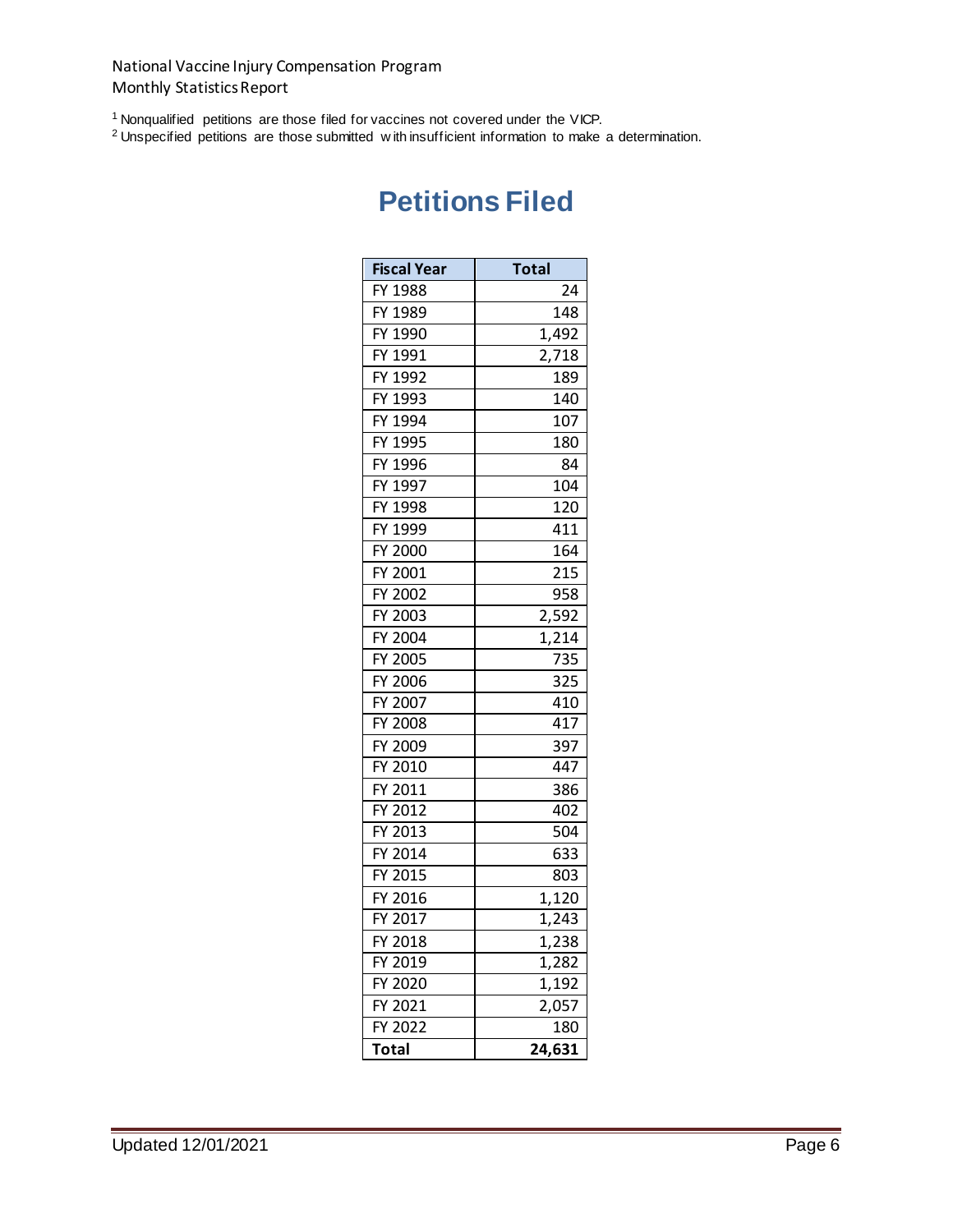### **Adjudications**

Generally, petitions are not adjudicated in the same fiscal year as filed. On average, it takes 2 to 3 years to adjudicate a petition after it is filed.

| <b>Fiscal Year</b> | Compensable      | <b>Dismissed</b>    | <b>Total</b> |
|--------------------|------------------|---------------------|--------------|
| FY 1989            | 9                | 12                  | 21           |
| FY 1990            | 100              | 33                  | 133          |
| FY 1991            | 141              | 447                 | 588          |
| FY 1992            | 166              | 487                 | 653          |
| FY 1993            | 125              | 588                 | 713          |
| FY 1994            | 162              | 446                 | 608          |
| FY 1995            | 160              | 575                 | 735          |
| FY 1996            | 162              | 408                 | 570          |
| FY 1997            | 189              | 198                 | 387          |
| FY 1998            | 144              | 181                 | 325          |
| FY 1999            | 98               | 139                 | 237          |
| FY 2000            | 125              | 104                 | 229          |
| FY 2001            | 86               | 88                  | 174          |
| FY 2002            | 104              | 104                 | 208          |
| FY 2003            | 56               | 100                 | 156          |
| FY 2004            | 62               | 247                 | 309          |
| FY 2005            | 60               | 229                 | 289          |
| FY 2006            | 69               | 193                 | 262          |
| FY 2007            | 82               | 136                 | 218          |
| <b>FY 2008</b>     | $\overline{147}$ | 151                 | 298          |
| FY 2009            | 134              | 257                 | 391          |
| FY 2010            | 180              | 330                 | 510          |
| FY 2011            | 266              | 1,742               | 2,008        |
| FY 2012            | 265              | 2,533               | 2,798        |
| FY 2013            | 369              | 651                 | 1,020        |
| FY 2014            | 370              | 194                 | 564          |
| FY 2015            | 520              | 145                 | 665          |
| FY 2016            | 700              | 187                 | 887          |
| FY 2017            | 696              | 204                 | 900          |
| FY 2018            | 544              | 199                 | 743          |
| FY 2019            | 642              | 184                 | 826          |
| FY 2020            | 711              | 216                 | 927          |
| FY 2021            | 749              | 241                 | 990          |
| FY 2022            | 120              | 18                  | 138          |
| <b>Total</b>       | 8,513            | $\overline{11,967}$ | 20,480       |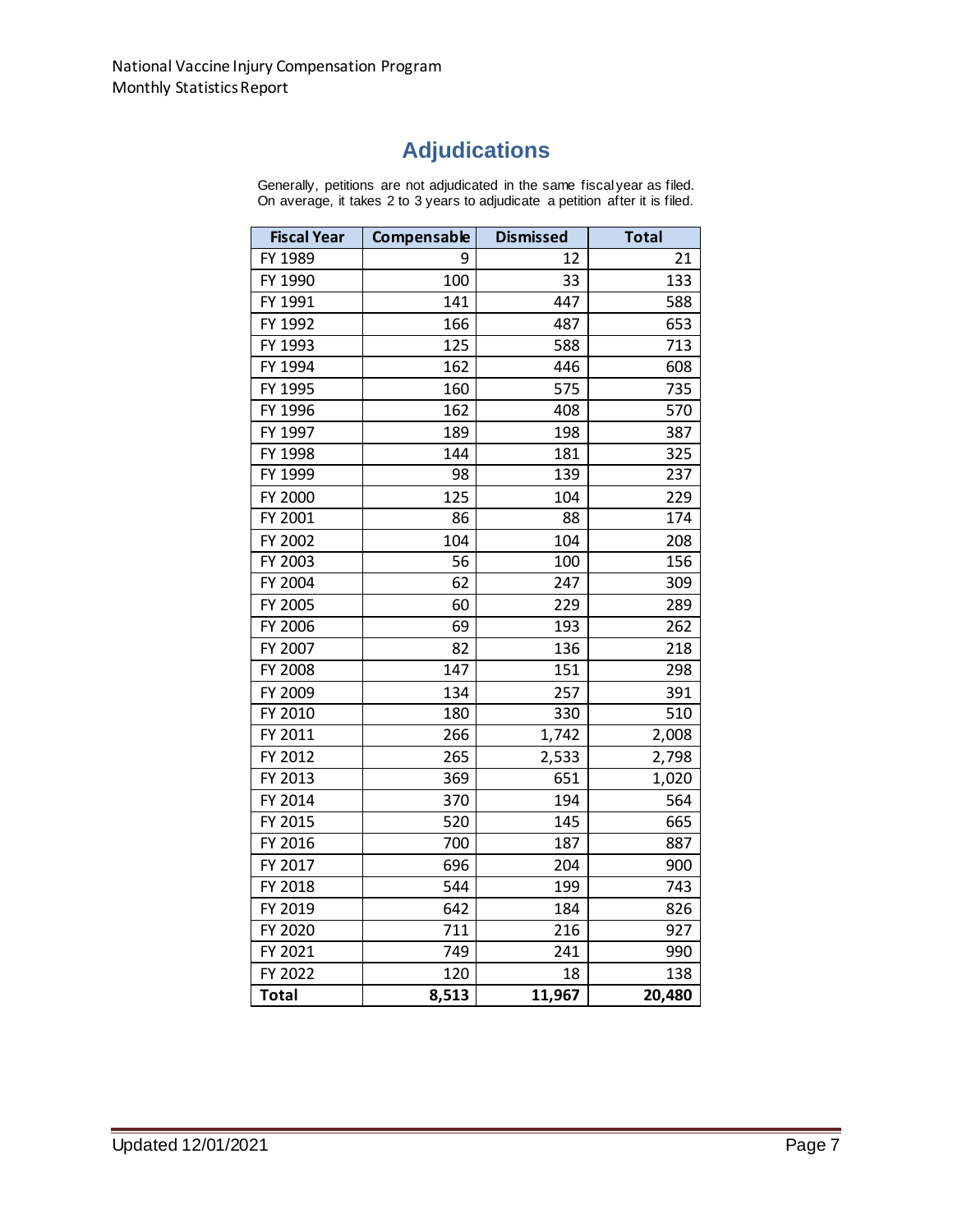# **Awards Paid**

| <b>Fiscal Year</b> | Number of<br>Compensated<br>Awards | <b>Petitioners' Award</b><br><b>Amount</b> | Attorneys'<br><b>Fees/Costs</b><br><b>Payments</b> | <b>Number of Payments</b><br>to Attorneys<br>(Dismissed Cases) | Attorneys'<br><b>Fees/Costs</b><br><b>Payments</b><br>(Dismissed<br>Cases) | Number of<br><b>Payments to</b><br><b>Interim</b><br>Attorneys' | <b>Interim</b><br>Attorneys'<br><b>Fees/Costs</b><br><b>Payments</b> | <b>Total Outlays</b> |
|--------------------|------------------------------------|--------------------------------------------|----------------------------------------------------|----------------------------------------------------------------|----------------------------------------------------------------------------|-----------------------------------------------------------------|----------------------------------------------------------------------|----------------------|
| FY 1989            | 6                                  | \$1,317,654.78                             | \$54,107.14                                        | 0                                                              | \$0.00                                                                     | $\Omega$                                                        | \$0.00                                                               | \$1,371,761.92       |
| FY 1990            | $\overline{88}$                    | \$53,252,510.46                            | \$1,379,005.79                                     | $\overline{4}$                                                 | \$57,699.48                                                                | 0                                                               | \$0.00                                                               | \$54,689,215.73      |
| FY 1991            | 114                                | \$95,980,493.16                            | \$2,364,758.91                                     | 30                                                             | \$496,809.21                                                               | 0                                                               | \$0.00                                                               | \$98,842,061.28      |
| FY 1992            | 130                                | \$94,538,071.30                            | \$3,001,927.97                                     | 118                                                            | \$1,212,677.14                                                             | 0                                                               | \$0.00                                                               | \$98,752,676.41      |
| FY 1993            | 162                                | \$119,693,267.87                           | \$3,262,453.06                                     | 272                                                            | \$2,447,273.05                                                             | 0                                                               | \$0.00                                                               | \$125,402,993.98     |
| FY 1994            | 158                                | \$98,151,900.08                            | \$3,571,179.67                                     | 335                                                            | \$3,166,527.38                                                             | 0                                                               | \$0.00                                                               | \$104,889,607.13     |
| FY 1995            | 169                                | \$104,085,265.72                           | \$3,652,770.57                                     | 221                                                            | \$2,276,136.32                                                             | 0                                                               | \$0.00                                                               | \$110,014,172.61     |
| FY 1996            | 163                                | \$100,425,325.22                           | \$3,096,231.96                                     | $\overline{216}$                                               | \$2,364,122.71                                                             | 0                                                               | \$0.00                                                               | \$105,885,679.89     |
| FY 1997            | 179                                | \$113,620,171.68                           | \$3,898,284.77                                     | 142                                                            | \$1,879,418.14                                                             | 0                                                               | \$0.00                                                               | \$119,397,874.59     |
| FY 1998            | 165                                | \$127,546,009.19                           | \$4,002,278.55                                     | 121                                                            | \$1,936,065.50                                                             | 0                                                               | \$0.00                                                               | \$133,484,353.24     |
| FY 1999            | 96                                 | \$95,917,680.51                            | \$2,799,910.85                                     | 117                                                            | \$2,306,957.40                                                             | $\mathbf 0$                                                     | \$0.00                                                               | \$101,024,548.76     |
| FY 2000            | 136                                | \$125,945,195.64                           | \$4,112,369.02                                     | $\overline{80}$                                                | \$1,724,451.08                                                             | 0                                                               | \$0.00                                                               | \$131,782,015.74     |
| FY 2001            | 97                                 | \$105,878,632.57                           | \$3,373,865.88                                     | 57                                                             | \$2,066,224.67                                                             | $\mathbf 0$                                                     | \$0.00                                                               | \$111,318,723.12     |
| FY 2002            | 80                                 | \$59,799,604.39                            | \$2,653,598.89                                     | 50                                                             | \$656,244.79                                                               | 0                                                               | \$0.00                                                               | \$63,109,448.07      |
| FY 2003            | 65                                 | \$82,816,240.07                            | \$3,147,755.12                                     | 69                                                             | \$1,545,654.87                                                             | $\Omega$                                                        | \$0.00                                                               | \$87,509,650.06      |
| FY 2004            | 57                                 | \$61,933,764.20                            | \$3,079,328.55                                     | 69                                                             | \$1,198,615.96                                                             | 0                                                               | \$0.00                                                               | \$66,211,708.71      |
| FY 2005            | 64                                 | \$55,065,797.01                            | \$2,694,664.03                                     | 71                                                             | \$1,790,587.29                                                             | 0                                                               | \$0.00                                                               | \$59,551,048.33      |
| FY 2006            | 68                                 | \$48,746,162.74                            | \$2,441,199.02                                     | $\overline{54}$                                                | \$1,353,632.61                                                             | 0                                                               | \$0.00                                                               | \$52,540,994.37      |
| FY 2007            | 82                                 | \$91,449,433.89                            | \$4,034,154.37                                     | 61                                                             | \$1,692,020.25                                                             | 0                                                               | \$0.00                                                               | \$97,175,608.51      |
| FY 2008            | 141                                | \$75,716,552.06                            | \$5,191,770.83                                     | 74                                                             | \$2,531,394.20                                                             | $\overline{2}$                                                  | \$117,265.31                                                         | \$83,556,982.40      |
| FY 2009            | 131                                | \$74,142,490.58                            | \$5,404,711.98                                     | $\overline{36}$                                                | \$1,557,139.53                                                             | $\overline{28}$                                                 | \$4,241,362.55                                                       | \$85,345,704.64      |
| FY 2010            | 173                                | \$179,387,341.30                           | \$5,961,744.40                                     | 59                                                             | $\overline{1,933,550.09}$                                                  | 22                                                              | \$1,978,803.88                                                       | \$189,261,439.67     |
| FY 2011            | 251                                | \$216,319,428.47                           | \$9,572,042.87                                     | 403                                                            | \$5,589,417.19                                                             | 28                                                              | \$2,001,770.91                                                       | \$233,482,659.44     |
| FY 2012            | 249                                | \$163,491,998.82                           | \$9,241,427.33                                     | 1,020                                                          | \$8,649,676.56                                                             | 37                                                              | \$5,420,257.99                                                       | \$186,803,360.70     |
| FY 2013            | $\overline{375}$                   | \$254,666,326.70                           | \$13,543,099.70                                    | 704                                                            | \$7,012,615.42                                                             | 50                                                              | \$1,454,851.74                                                       | \$276,676,893.56     |
| FY 2014            | 365                                | \$202,084,196.12                           | \$12,161,422.64                                    | 508                                                            | \$6,824,566.68                                                             | 38                                                              | \$2,493,460.73                                                       | \$223,563,646.17     |
| FY 2015            | 508                                | \$204,137,880.22                           | \$14,445,776.29                                    | 118                                                            | \$3,546,785.14                                                             | 50                                                              | \$3,089,497.68                                                       | \$225,219,939.33     |